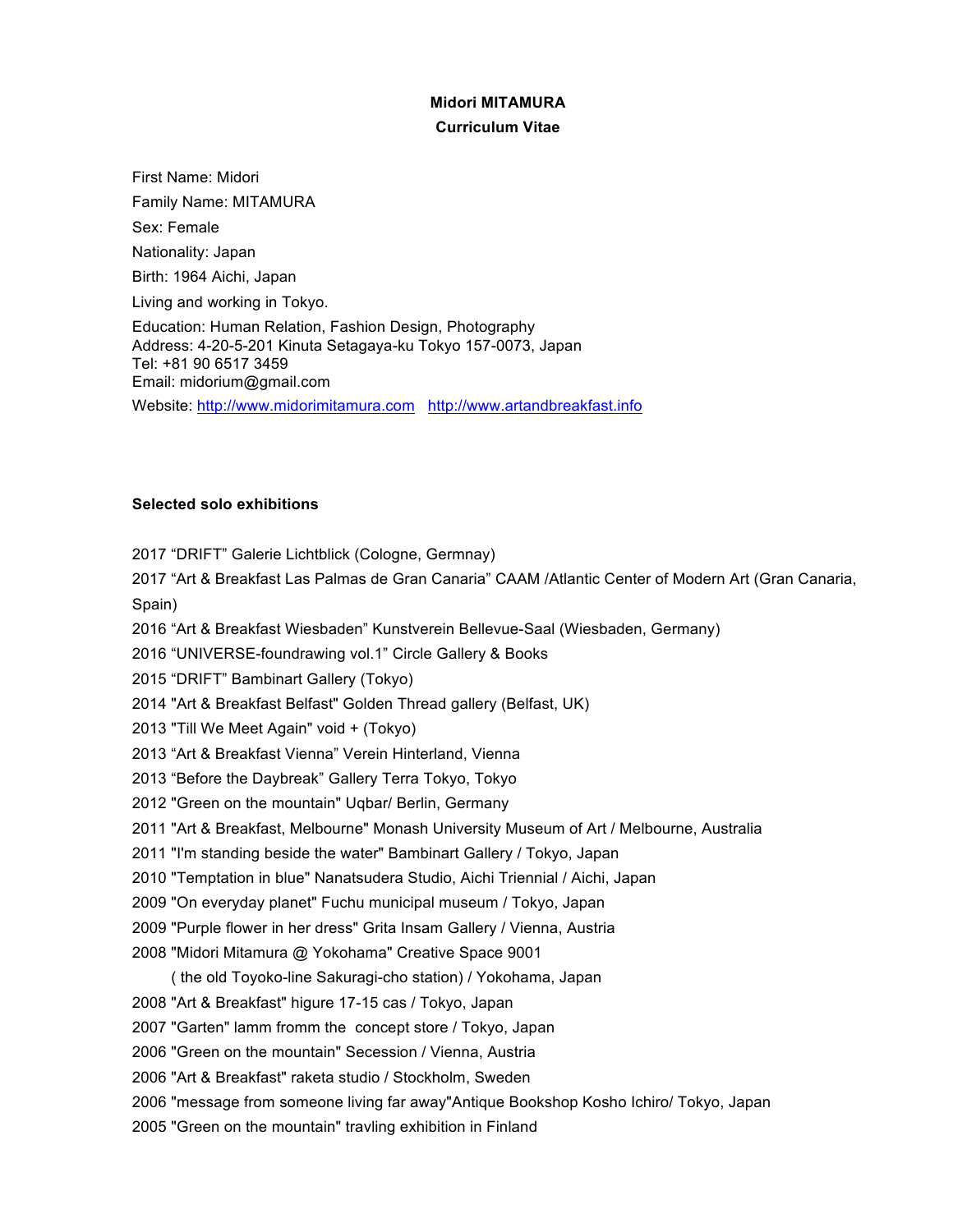Photographic gallery Hippolyte/Helsinki Northern Photographic Center/ Oulu Photographic center Peri/ Turku 2003 "Inventions -sunny flat days -" Galerie Article / Cologne, Germany 2002 "Stories in two rooms" room #1 New Siberia Cafe nadiff / Tokyo, Japan room #2 Two o'clock afternoon at the hill, on the windy winter day" Contemporary art factory / Tokyo, Japan 2001 "Life" - in the lake- Viewing room , Yumiko Chiba Associates/ Tokyo, Japan 2001 "Where memories go" Gallery Eboran/ Salzburg, Austria 2000 "Inventions" - sunny flat days - Zeit Foto Salon / Tokyo, Japan 2000 "Where memories go" Keishin Nakaseko Space / Art event morphe 2000/ Tokyo, Japan 1999 "Permanent room" Galerie Lichtblick / Cologne, Germany 1999 "Permanent room" Contemporary Art Factory / Tokyo, Japan 1997 "Origin" Key Gallery / Tokyo, Japan 1996 "Orivate room" P.A.P. Factory / Tokyo, Japan 1994 "A cross, July" Za Moca Foundation / Tokyo, Japan

## **Selected group exhibitions**

- 2017 "Leaving Language in a Japanese limousine" The Methropole (Folkestone, England)
- 2017 "The Reading" The Yebisu International Festival for Art & Alternative Visions 2017 (Tokyo)
- 2016 International Art Festival "AICHI Triennale 2016"
	- Aichi Prefectural Museum of Art ( Nagoya, Japan)
- 2015 "Ladies Only #3" Galerie Lichtblick (Cologne, Germany)
- 2015 "Living Locally" Arts Maebashi (Gunma, Japan)
- 2015 "HomeBase Project Saitama" Saitama Triennale 2016 Pre-event (Saitama, Japan)
- 2015 Photo Festival "Les Rencontres de la photographie, Arles" (Arles, France)
- 2014 "Unseen Daily Life" Tokyo Wonder Site Hongo (Tokyo)
- 2014 "ARAFUDO Art Annual" Tsuchiyu-Onsen-Cho (Fukushima. Japan)
- 2014 "Dresden Public Art View" International Billboard Art Exhibition
- 2014 "Kaleidoscope" PLATFORM, Melbourne
- 2014 "Wild Places" Motor Works Gallery (Melbourne, Australia)
- 2014 Kolga Tbilisi Photo Meeting 2014
	- "Ladies Only Contemporary Women Photographers "
	- Tsereteli Museum of Modern Art (Georgia)
- 2014 "Big Sky Friendship" TOWADA Art Center (Aomori, Japan)
- 2013 "Dahein" plan.d., Düsseldorf
- 2012 "Over the Rainbow" Fuchu Art Museum, Tokyo
- 2012 "Autumn Leaves Fields"Bambinart Gallery,Tokyo
- 2011 "The gravity of the situation" Monash University Art & Design Gallery/ Melbourne, Australia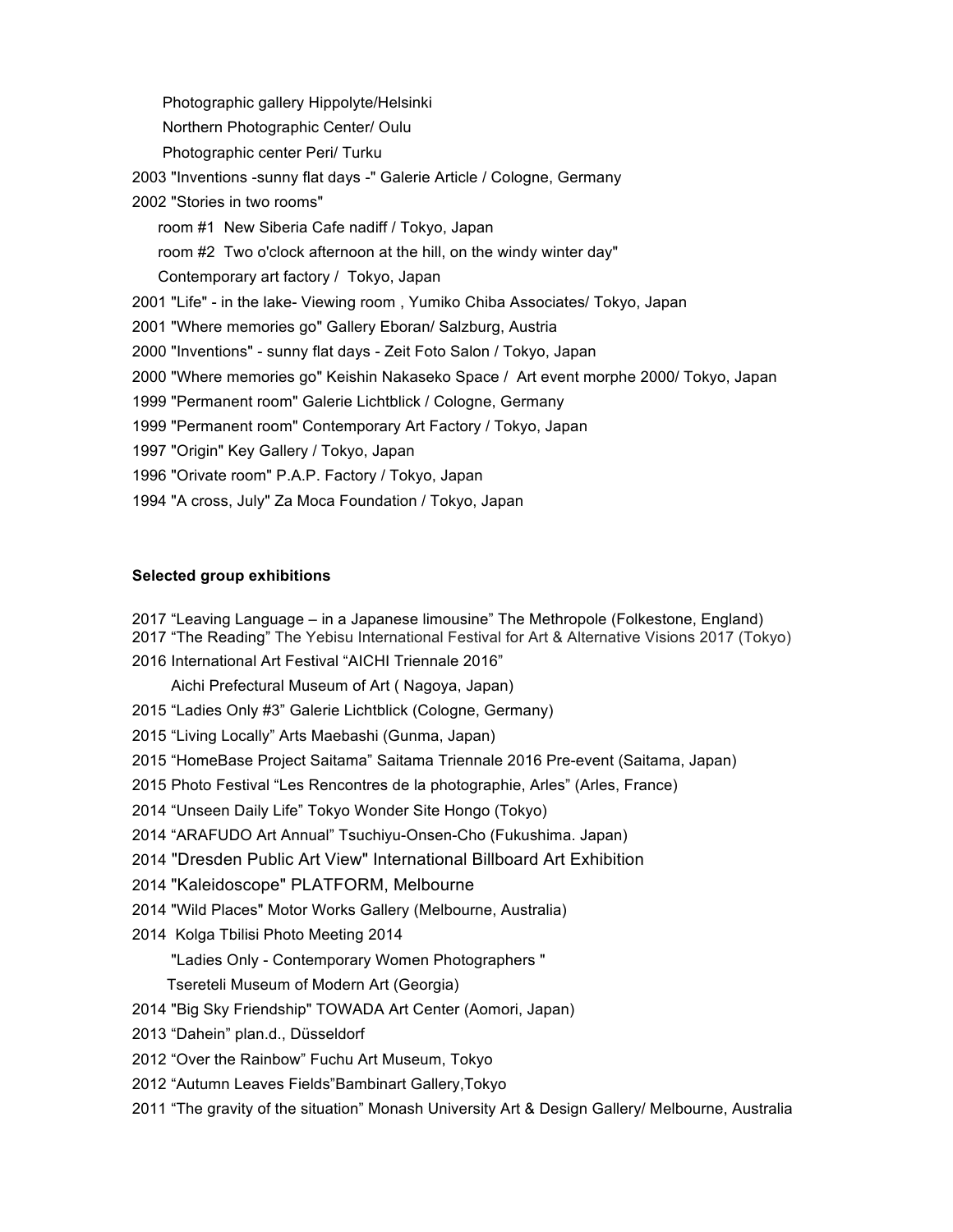- 2011 "CAFE in MITO" Contemporary Art Center, Art Tower MITO/ Ibaraki, Japan
- 2011 "Quiet Attentions" Contemporary Art Center, Art Tower MITO/ Ibaraki, Japan
- 2010 "To-Be Tokyo-Berlin Communication Art" Freies museum Berlin / Germany
- 2010 "It's not easy being green" Kunsthause Muerz, Austria
- 2009 "Domani"National Art Center Tokyo / Japan
- 2008" To-Lo" Stephen Lawrence Gallery Greenwich University / London, UK
- 2008 "Towards a game of photography"Kawaski city museum / Kanagawa, Japan
- 2007 "Max Ernst and the world as book"Museum der moderne Salzburg / Salzburg. Austria
- 2007 "Sommerspiel "Grita Insam gallery / Vienna
- 2007 "Tokyo Story " Esso gallery / New York
- 2007 "Mukoujima art project" Contemporary Art Factory / Tokyo
- 2006 "Busan Biennale" / South Korea
- 2006 "Kiss me just once more " Vienna international appartment in Helsinki
- 2003 "Location of the spirits" Ludwig museum / Budapest, Hungary ,
	- Moscow contemporary museum / Moscow
- 2003 "On Happiness;" Tokyo metropolitan museum of photography /Tokyo, Japan
- 2003 "Moving Japanese Interfacial spaces" Kulturhuset / Stockholm, Sweden
- 2003 "8th NICAF "Video art screening Tokyo" Tokyo International Forum / Tokyo, Japan
- 2002 "7th Kitakyushu Biennial" Kitakyushu municipal museum of art / Fukuoka, Japan
- 2002 "20th century, Art recognized virtual images"

Hiratsuka museum of art / Kanagawa, Japan

- 2002 "Smooth Rupture,japan" Kunstraum-Innsbruck / Innsbruck, Austria
- 2002 "Not so smooth" Shiseido Gallery / Tokyo, Japan
- 2001-2002 Traveling exhibition "Illusion"

Kulturhuset, Stockholm/Sweden,

- Bildens Hus-Swedish house of photography, Sundsvall / Sweden,
- Lunds Konsthall /Sweden,
- Museet for Fotokunst,
- Brandts kl\_defabrik, odense /Denmark,
- the country museum of Joenkoeping / Sweden,
- the culture center of ronneby/ Sweden,
- Kunstbanken, Hedmark art centre, Hamar / Norway,
- the Finnish museum of photography, Helsinki,
- National Gallery of Iceland, Reykjavik/Iceland
- 2001 "What is the difference between" Kunst Buero/ Vienna, Austria
- 2001 "Homesickness of daylight"
	- Kasugai city library, culture and art center/ Aichi, Japan
- 2001 "Off Triennale"/Yokohama, Japan
- 2001 "Best 12" Contemporary Art Factory / Tokyo, Japan
- 2000 "Strange home" Historical museum Hannover/ Germany
- 2000 "Yume no ato" haus am waldsee/ Berlin, Germany Staatliche Kunsthalle Baden -Baden/ Germany